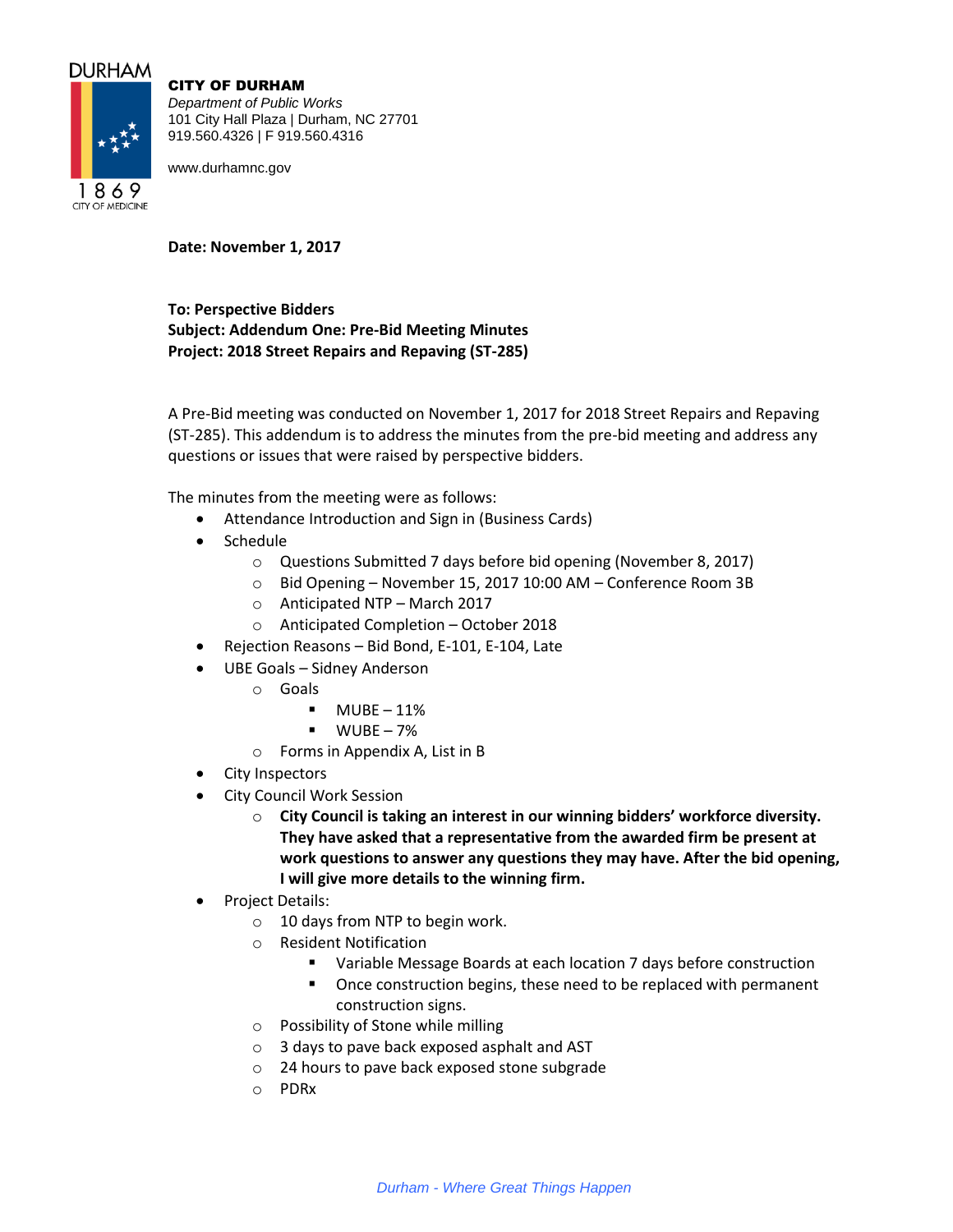- o Line Items
	- **EXT AST line item is going to be changed to #78 stone. I will post an updated** bid sheet.
	- **Removal of Pavement Structure** 
		- Not just milling asphalt. This may include stone.
	- **Gutter Vegetation Cleanout** 
		- Pressure wash overgrown gutters to re-establish proper stormwater flow
	- Adjustment/Replacements
		- We only pay to adjust one way.
		- If we pay for a replacement, we do not pay for an adjustment.
	- Traffic Control
		- Includes parking management
		- MUTCD Standards
		- Must keep access at all times to driveways, entrances, side streets, etc.
		- Includes required variable message boards **These have been pulled out and are now a separate line item.**
		- Will need to replace the message boards with signs during construction
- o Priority
- o (1) Police Headquarters Repaving
	- Rails under Main Street
	- No extra milling gutters will be paved in.
- o (2) Main Thoroughfare Repaving
- o (3) Residential Repaving
	- **Speed Humps** 
		- **The line item includes removal of the existing speed hump. While these are all different types of speed humps, the block border speed hump will be going back in.**
	- Microsurface work on one lane, wait for it to set, and then move to the second lane.
	- **Possibility of exposed stone**
	- Cape Seal is AST with Microsurface overlay. Areas will be edge milled. 3 day limit for leaving area without final lift applies.

The questions asked during the meeting are as follows:

#### **How do you plan on addressing undercut in the project?**

We do not foresee any undercut on the locations we looked at. If we do encounter undercut, we will address it with a change order at that time.

## **Will you be posting a Sheet with the street widths and length, and if so, can you add the estimated adjustments?**

I have posted a Street Information document to the project webpage. This document shows each facility with its relative length, width, and anticipated milling depth. Unfortunately, I do not have the adjustments broken down by facility, only neighborhood. I did include those estimates at the end of the document. Please keep in mind that these are not entirely accurate. They are our best estimates at the actual number.